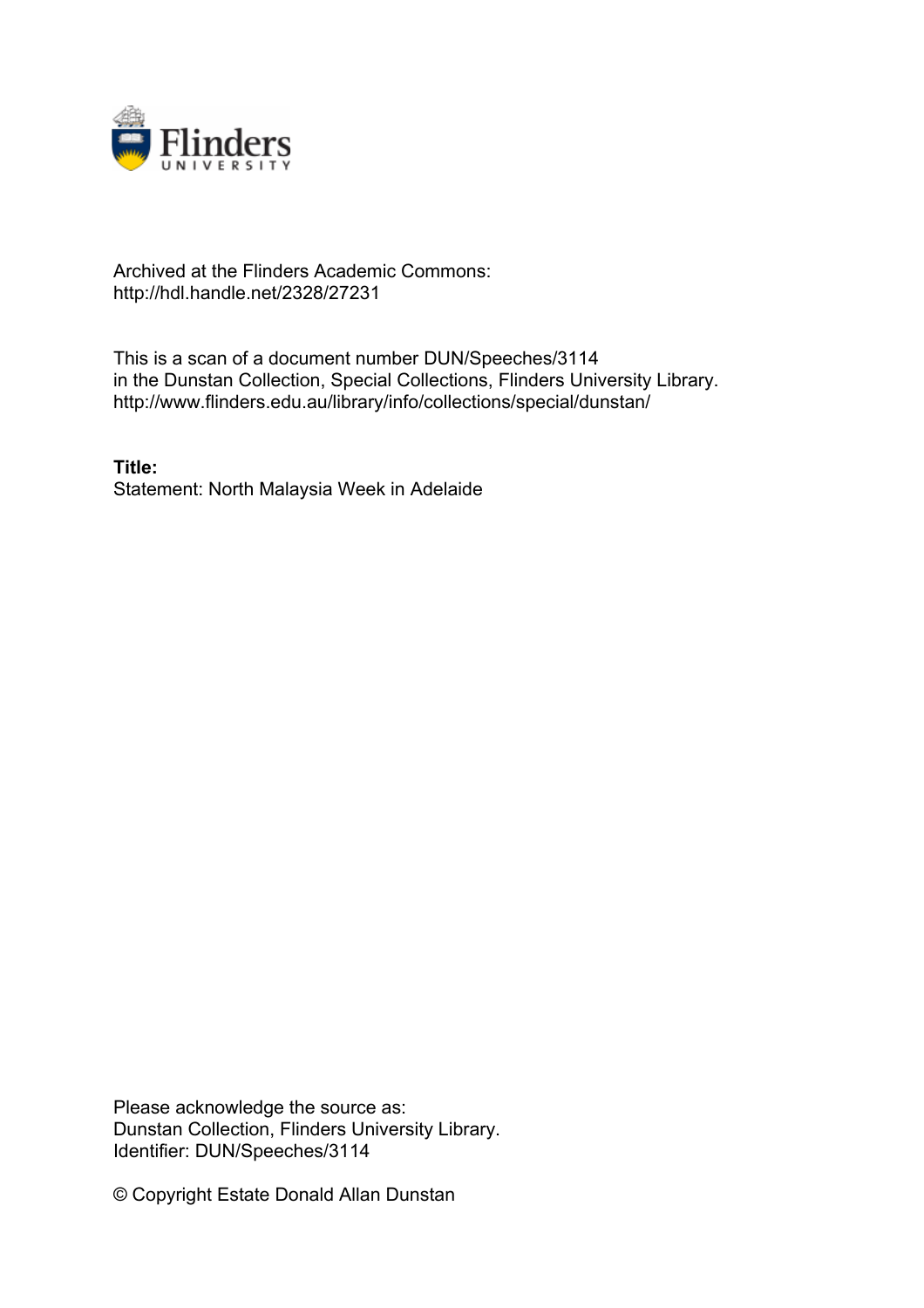

**STATEMENT** 

**from the Premier** 

Date........ November 28.1976 **Embargo-6.v^){)...p:vffl.: -**

**State Administration Centre, Victoria Square, Adelaide, South Australia 5001 228 4811** 

**I3sr** 

## **NORTH MALAYSIAN WEEK IN ADELAIDE**

Adelaide will "go Malaysian' for a week next year in a colourful **^display of the close link s between South Australi a and the Malaysian ~eg i on.** 

Announcing details of North Malaysian Week in Adelaide, the Premier, Mr. Dunstan, said the event would be an exciting and festive way of demonstrating the freindship between the two regions.

"Between March 15 and March 21, Adelaide will have a Malaysian look, **with stalls , displays , dancing and traditiona l entertainment . There wil l even be a Malaysian villag e buil t in Elder Park.** 

Mr. Dunstan said more than 270 people, including performing artists. **food vendors and businessmen , would come from the four Malaysian**  States of Penang, Kedah, Perlis and Perak. The main venue for the **Exhibition s wil l be Elder Park.** 

The North Malaysian Week will be opened by the Premier on March 15 and the Queen and the Duke of Edinburgh will attend the final ceremonies on **the evening of March 21.** 

"North Malaysian Week will be a festive time, but it will have a serious purpose in demonstrating how the cultural and economic links **between Malaysia and South Australia have expanded to benefit both communities.** 

"Since Adelaide established a Sister City link with the capital of Penang, Georgetown, in 1973, South Australia has become an important **partner in the development of the Malaysian region.** 

"South Australian firms in a range of industries have set up in the **region in partnership with Malaysian organisations .** 

**"fjy working in partnership , both South Australi a and Malaysia have benefi tted.**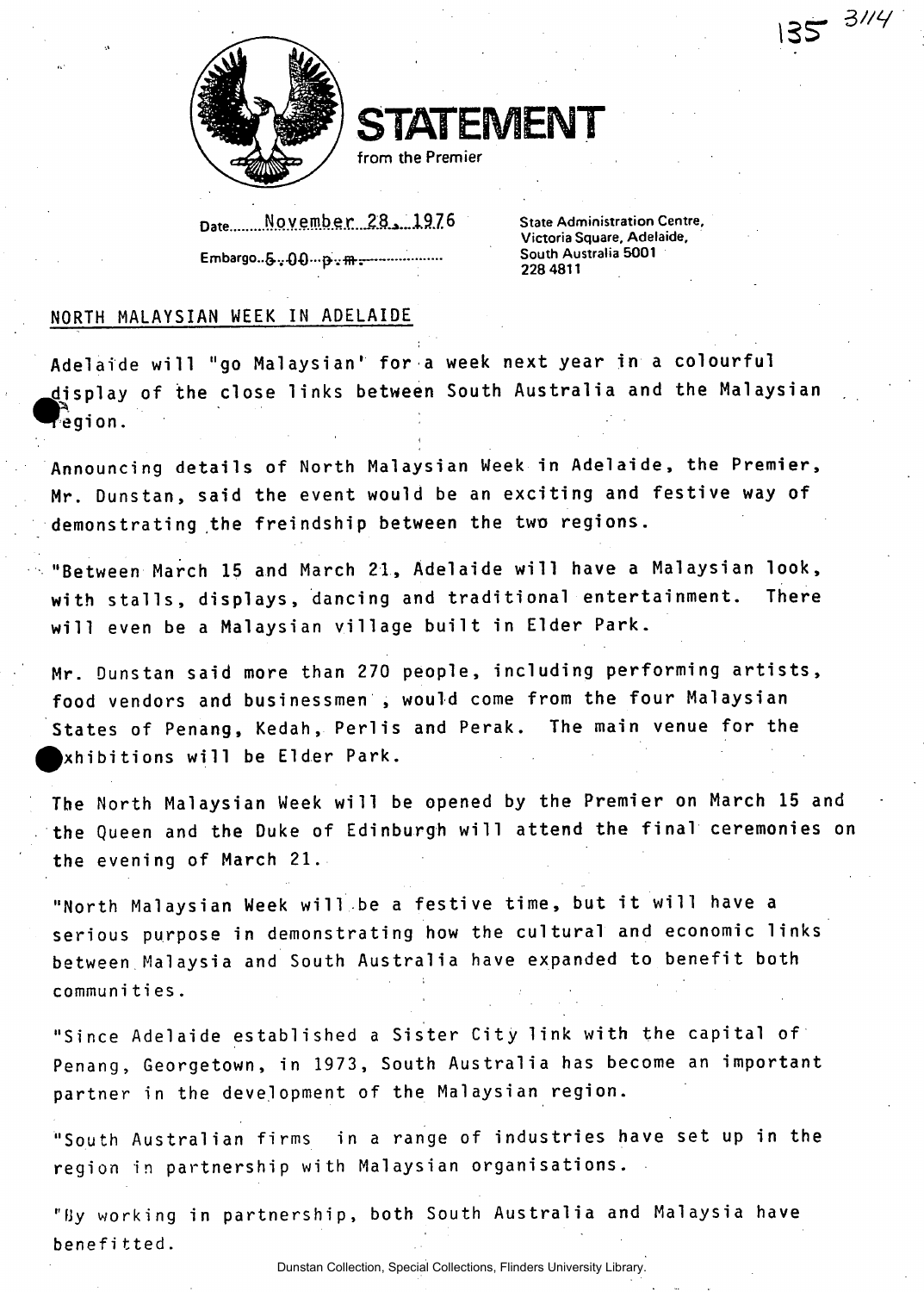

**STATEMENT** 

**from the Premier** 

Date........November 28, 1976 Embargo..5.<sub>2</sub>.00...<sub>D</sub>., m-

**<sup>1</sup> State Administration Centre, Victoria Square, Adelaide, South Australia 5001 • 228 4811** 

## **NORTH MALAYSIAN MEEK IN ADELAIDE .**

Adelaide will "go Malaysian' for a week next year in a colourful **displa y of the close link s between South Australi a and the Malaysian**   $\epsilon$ egion.

Announcing details of North Malaysian Week in Adelaide, the Premier, Mr. Dunstan, said the event would be an exciting and festive way of demonstrating the freindship between the two regions.

"Between March 15 and March 21, Adelaide will have a Malaysian look, **with stalls , displays , dancing and traditiona l entertainment . There wil l even be a Malaysian villag e buil t in Elder Park.** 

Mr. Dunstan said more than 270 people, including performing artists, food vendors and businessmen, would come from the four Malaysian States of Penang, Kedah, Perlis and Perak. The main venue for the **Exhibition s wil l be Elder Park.** 

The North Malaysian Week will be opened by the Premier on March 15 and the Queen and the Duke of Edinburgh will attend the final ceremonies on **the evening of March 21.** 

**"North Malaysian Week will be a festive time, but it will have a** serious purpose in demonstrating how the cultural and economic links between Malaysia and South Australia have expanded to benefit both **communities.** 

"Since Adelaide established a Sister City link with the capital of Penang, Georgetown, in 1973, South Australia has become an important **partner in the development of the Malaysian region.** 

"South Australian firms in a range of industries have set up in the **region in partnership with Malaysian organisations .** 

**"By working in partnership , both South Australi a and Malaysia have benefitted .**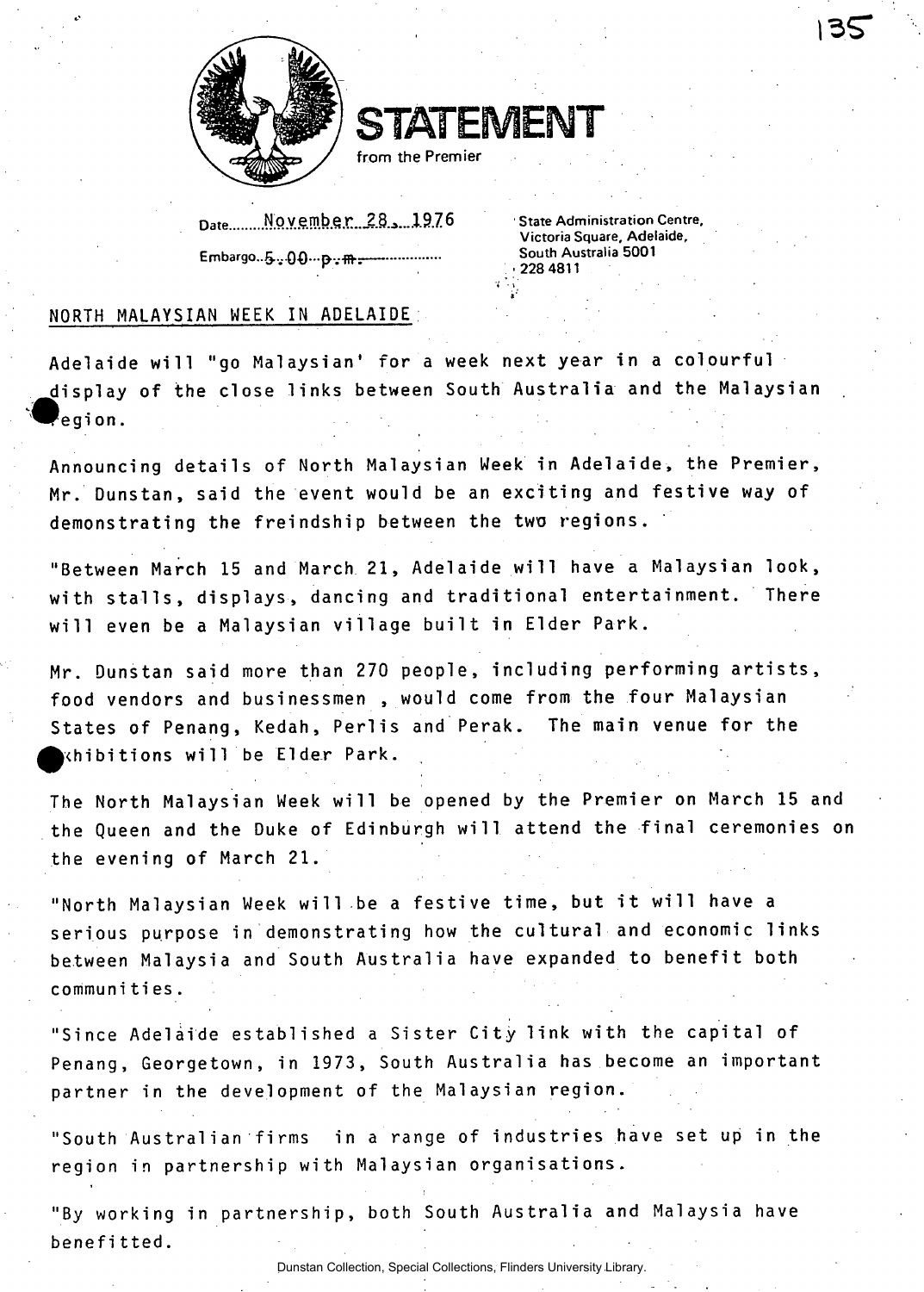"As an example, South Australia has established a fruit juice processing industry in Malaysia which provides employment and development for the local district, but which gives the South Australian Riverland district a very valuable market for fruit juice.

- 2 -

**"This venture has been so successful that in the next two years**  we will use all the juice South Australia can produce and will have **to start looking for supplies outside the State.** 

"Other ventures involved rubber production, prefabricated housing, the fishing industry and agricultural irrigation equipment.

**JThe range of our involvement means that South Australis n companies**  have been able to increase their export markets and lessen their reliance on the Australian domestic market. As a result, employment in South Australia has been maintained, and in many cases, increased".